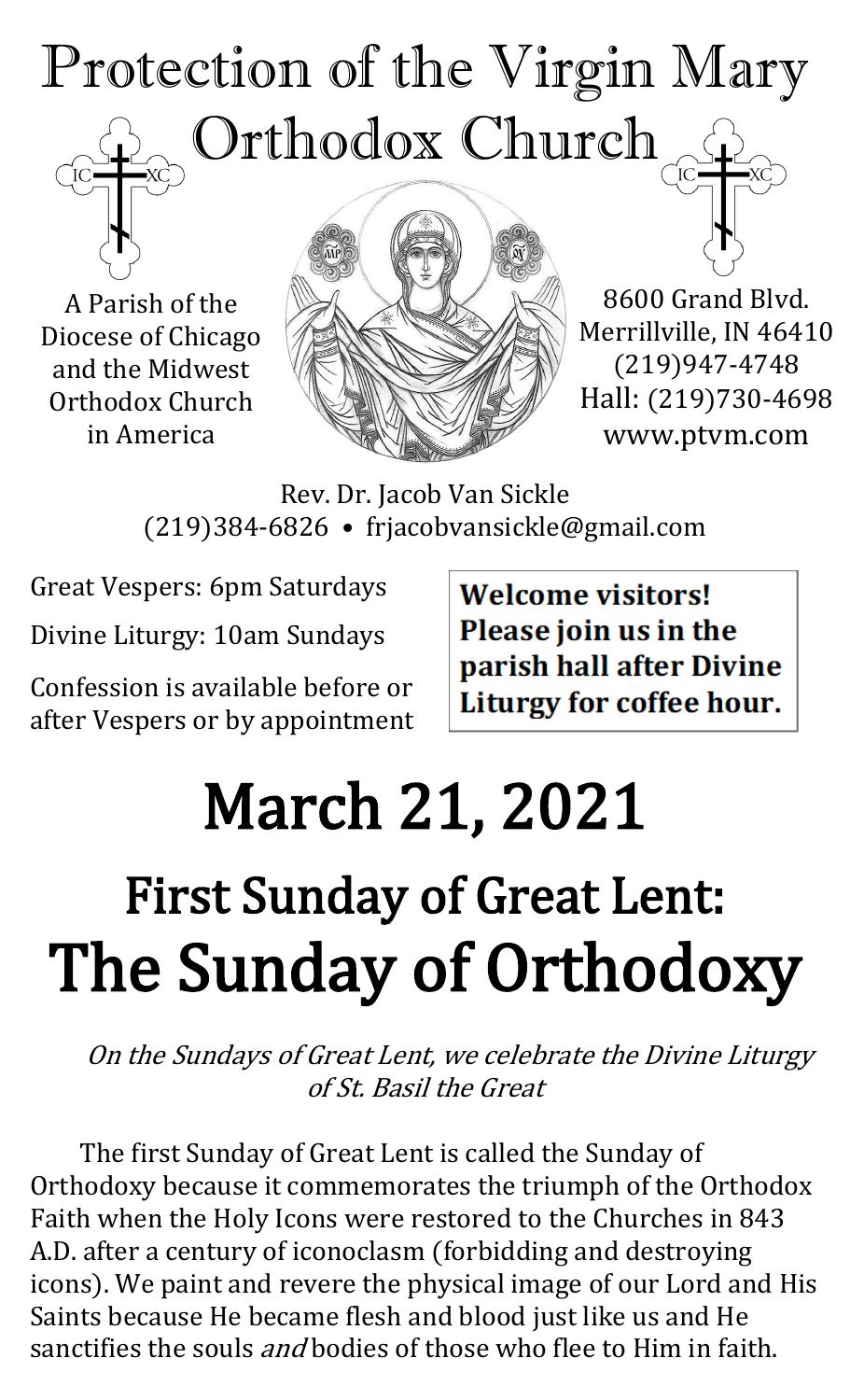## HYMNS OF THE DAY

#### Tone 8 – Resurrectional Troparion

You descended from on high, O Merciful One! You accepted the three day burial to free us from our sufferings!// O Lord, our Life and Resurrection, glory to You!

#### Tone 2 – Troparion of Orthodoxy Sunday

We venerate Your most pure image, O Good One; and ask forgiveness of our transgressions, O Christ our God. Of Your own will You were pleased to ascend the Cross in the flesh and deliver Your creatures from bondage to the Enemy. Therefore with thankfulness we cry aloud to You: "You have filled all with joy, O our Savior,// by coming to save the world."

#### Tone 8 – Kontakion of Orthodoxy Sunday

No one could describe the Word of the Father; but when He took flesh from you, O Theotokos, He accepted to be described,

and restored the fallen image to its former state by uniting it to divine beauty.//

We confess and proclaim our salvation in words and images.

# SCRIPTURE READINGS

#### Tone 4 – Prokeimenon of the Fathers (Daniel 3)

Blessed are You, O Lord God of our fathers, and praised and glorified is Your Name forever!

#### Epistle: Hebrews 11.24-26, 32 – 12.2

Brethren: By faith Moses, when he came of age, refused to be called the son of Pharaoh's daughter. He chose to suffer affliction with the people of God rather than enjoy the passing pleasures of sin, considering the reproach of Christ greater riches than the treasures in Egypt; for he looked to the reward.

And what more shall I say? For time would fail me to tell of Gideon and Barak and Samson and Jephthah, also of David and Samuel and the prophets—who through faith subdued kingdoms, worked righteousness, obtained promises, stopped the mouths of lions, quenched the violence of fire, escaped the edge of the sword, out of weakness were made strong, became valiant in battle, turned to flight the armies of the aliens.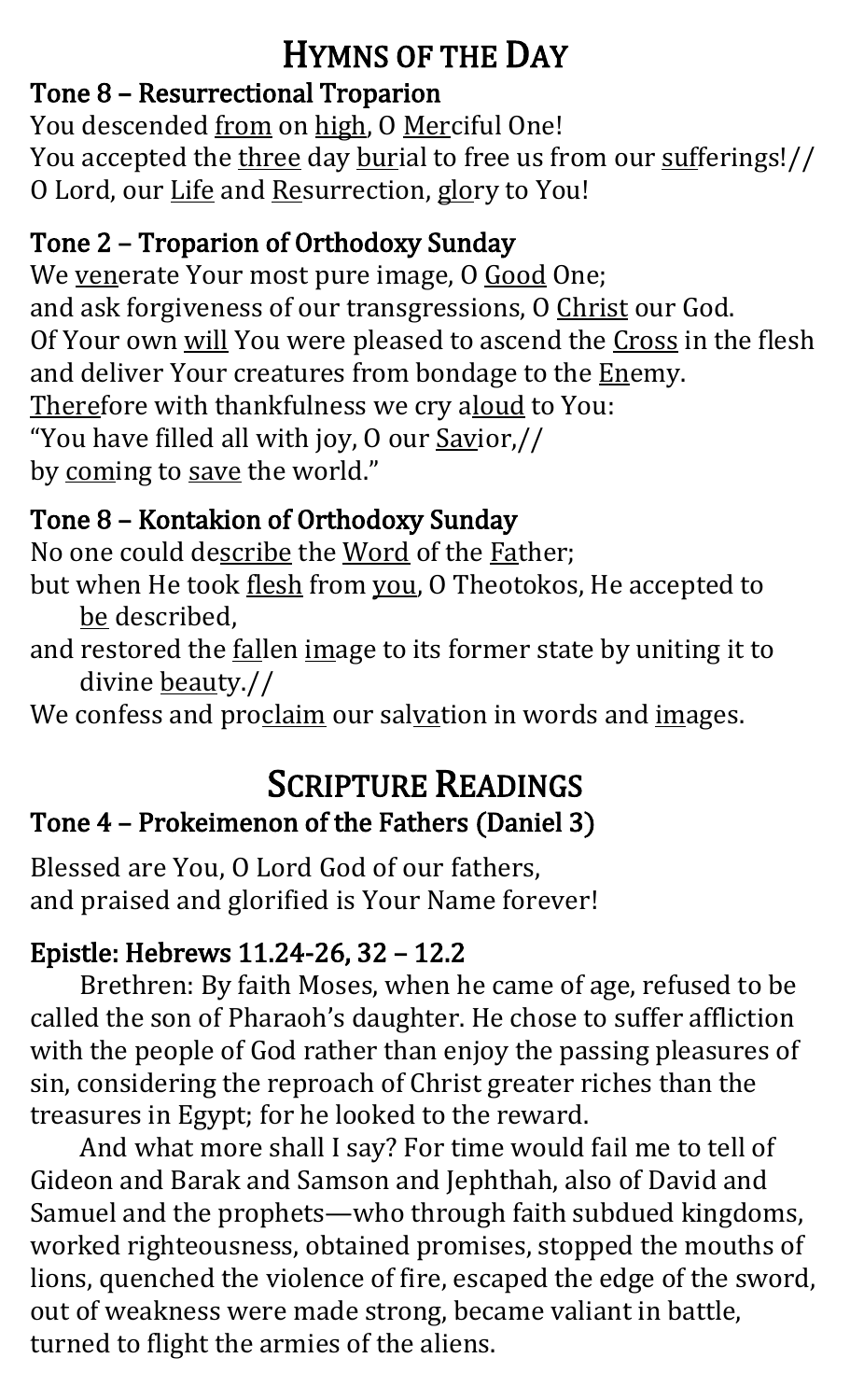Women received their dead raised to life again. Others were tortured, not accepting release, that they might obtain a better resurrection. Still others had trial of mocking and scourging, yes, and of chains and imprisonment. They were stoned; they were sawn in two, were tempted, were slain with the sword. They wandered about in sheepskins and goatskins, being destitute, afflicted, tormented – of whom the world was not worthy. They wandered in deserts and mountains, in dens and caves of the earth.

And all these, having obtained a good testimony through faith, did not receive the promise, since God had provided something better for us, that they should not be made perfect apart from us. Therefore, since we are surrounded by so great a cloud of witnesses, let us also lay aside every weight, and the sin which so easily ensnares us, and let us run with endurance the race that is set before us, looking to Jesus—the author and finisher of our faith—who, for the joy that was set before Him, endured the cross, despising the shame, and has sat down at the right hand of the throne of God.

#### Gospel: John 1.43-51

At that time, Jesus wanted to go to Galilee, and He found Philip and said to him, "Follow Me."

Now Philip was from Bethsaida, the city of Andrew and Peter. Philip found Nathanael and said to him, "We have found the One Moses in the law, and also the prophets, wrote about – Jesus of Nazareth, the son of Joseph."

And Nathanael said to him, "Can anything good come out of Nazareth?"

Philip said to him, "Come and see."

Jesus saw Nathanael coming toward Him and said of him, "Behold, an Israelite indeed, in whom is no deceit!"

Nathanael said to Him, "How do You know me?"

Jesus answered and said to him, "Before Philip called you, when you were under the fig tree, I saw you."

Nathanael answered and said to Him, "Rabbi, You are the Son of God! You are the King of Israel!"

Jesus answered and said to him, "Because I said to you, 'I saw you under the fig tree,' do you believe? You will see greater things than these." And He said to him, "Most assuredly, I say to you, hereafter you shall see heaven open, and the angels of God ascending and descending upon the Son of Man."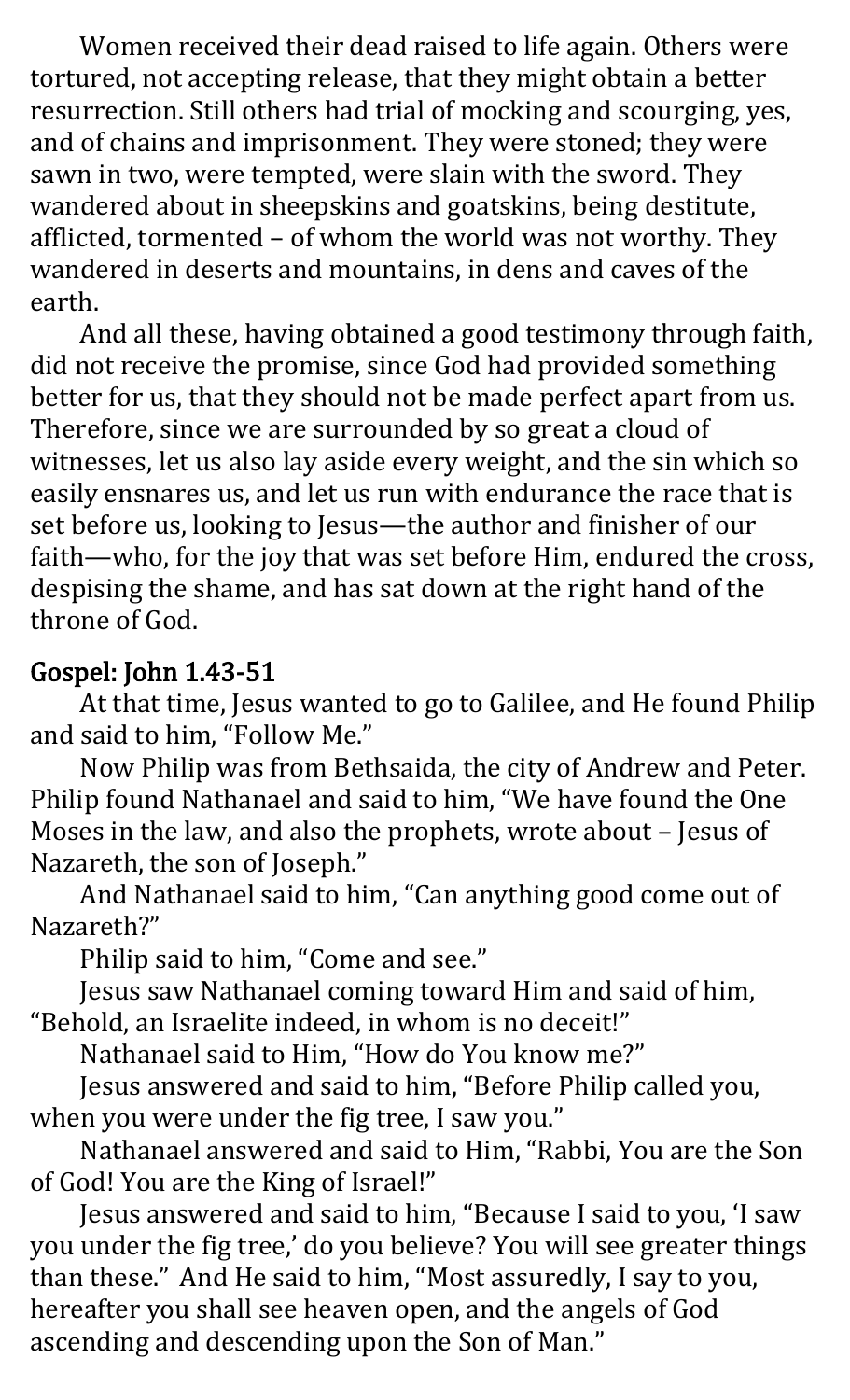### WE REMEMBER IN PRAYER

N.Dep. Erin Brady Nicholas Lile Leo DuMoulin Ev.Mem. John Pustik (2000) Mary Kuzma (2000)

George Rubis ('74) Michael Maijew ('67) John Borisenko ('40) Julia Kovalenko ('31)

| Health & Salv.  | Christopher    | Declan           |
|-----------------|----------------|------------------|
| Archpr. Peter   | Nina           | Hudson           |
| Mat. Margaret   | Renee          | Ayden            |
| Mat. Anne       | Carissa        | Hyland           |
| Pr. Christopher | Cynthia        | Jason            |
| Mat. Jennifer   | John           | Ted              |
| Andrew          | Olga           | James            |
| Gideon          | Mark           | Pamela           |
| Kevin           | Jerry          | Erin             |
| Jon             | Michael        | Alexander        |
| Tanya           | Anthony        | Ronald           |
| Jovan           | Janet          | Theodore         |
| Julia           | Daryl          | Robert           |
| Warren          | Diane          | Craig            |
| Tom             | Carla          | Chuck            |
| Tina            | Susan          | Scott            |
| Jennifer        | Timothy        | Mark             |
| Gail            | William        | Christine        |
| Stacy           | Paul           | Dale             |
| Jeramie         | Joseph         | Pauline          |
| Olivia          | Linda          | Mary             |
| Parker          | Claudia        | Jessika & family |
| Christine       | Elizabeth      | Timothy          |
| Larry           | Snezana        | Lisa             |
| Rollie          | Nathan         | Lois             |
| Joseph          | Kara           | Michael          |
| <b>Nadia</b>    | Ryan           | Ivanka           |
| <b>Brendan</b>  | Thomas         | Janice           |
| David           | Carol          | Ken              |
| Sharon          | Christine      | Debbie           |
| Michael         | $\mathsf{lon}$ | Jacqueline       |
| Janie           | Zoey           | Dara             |
| Tanya           | Dominic        | Cindy            |
|                 |                |                  |

\*If you know someone who needs prayer, please give their name to Fr Jacob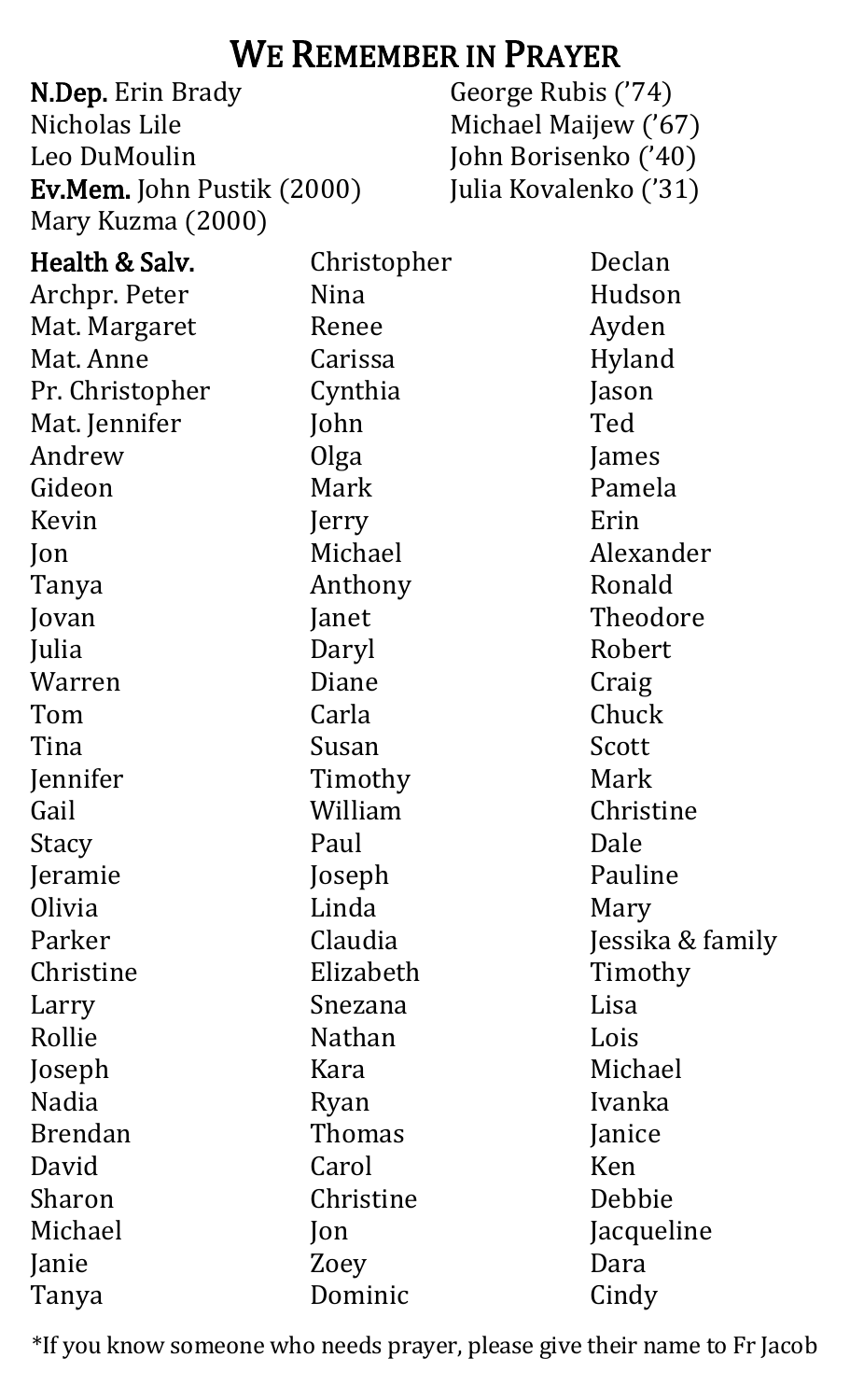Toward the end of Divine Liturgy, we will hold the Triumph of Orthodoxy procession. All are invited to borrow an icon from the walls of the Church and join the procession. After short litanies at the south, east, and north sides of the Church, we will return to the Nave and proclaim the Synodikon of Orthodoxy:

Priest: The Church of God has established that on this day we give yearly thanksgiving to God and reaffirm the dogmas of piety. Therefore, following the sayings of the prophets, honoring the exhortations of the apostles, and being instructed by the histories of the Gospels, we celebrate this day of consecration. For Isaiah says: "Be consecrated to God, you islands," by which he means the churches of the many nations, which are not the structures and embellishments of the temples, but rather the gathering of the faithful who serve God with hymns and praise. The Apostle also exhorts us "to walk in newness of life" and that the "new creation in Christ" be renewed. For He has delivered us who are unworthy from adversity, redeeming us from those who afflicted us. And He has established the free proclamation of piety, the veneration of icons, and this Festival which brings all of us salvation. For in the icons we see what our Master bore for us: the Cross, the grave, hell slain and pillaged; we see the trials of His witnesses and their crowns of salvation, which our First Prize-giver and Contestmaster and Crown-bearer wrought in the midst of the earth. Today we celebrate this festival; we rejoice together with prayers and processions, and we cry out with psalms and hymns:

#### Choir: Who is so great a God as our God? You are the God, who alone does wonders!

Priest: For You overthrew those who slighted Your glory and showed them to be cowards and fugitives who were disrespectful and impudent against the icons.

Therefore, as the prophets have seen, as the apostles have taught, as the Church has received, as the teachers have set forth in dogmas, as has been made known to the whole world, as Grace has shone forth, as the truth was demonstrated, as falsehood has been banished, as wisdom emboldened, as Christ has awarded: thus we believe, thus we speak, thus we preach Christ our true God and His saints, honoring them in words, in writings, in thoughts, in sacrifices, in temples, and in icons, worshipping and respecting Christ as God and Master and honoring the Saints with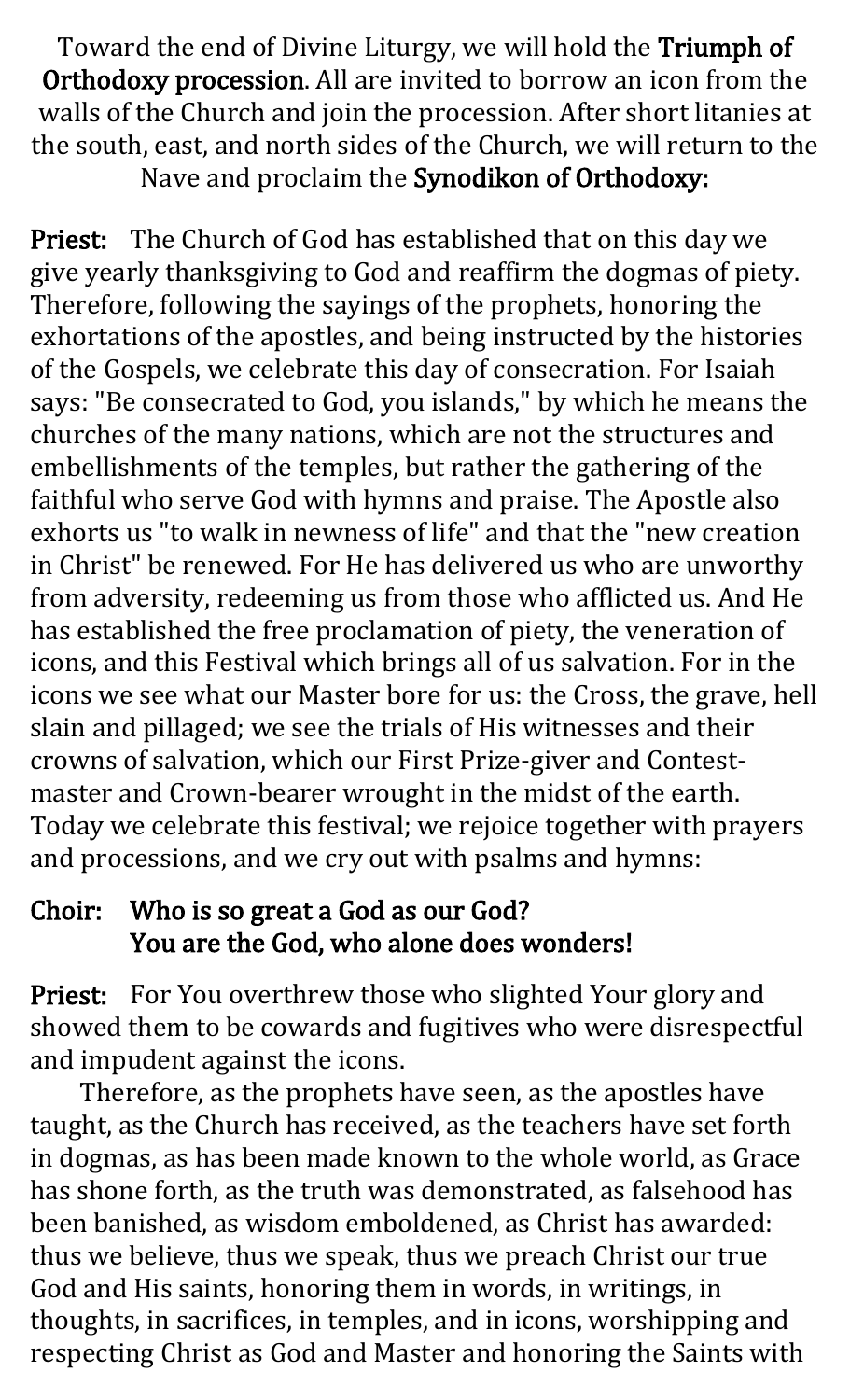relative adoration, because of our common Master, for they are His genuine servants.

People: This is the Faith of the apostles! This is the Faith of the fathers! This is the Faith of the Orthodox! This is the Faith that has established the world!

## ANNOUNCEMENTS

We continue to take precautions during the health crisis. Everyone except celebrants and choir must be masked and maintain distance between groups. Those seeking to limit their exposure to large groups are encouraged to take advantage of weekday services with lower attendance.

Order forms for our annual Pascha Bake Sale (available in the narthex) are due this Wednesday. Baking starts tomorrow!

Thank you to those who donated items toward our Easter dinner baskets for local families in need. We have everything we need! Of course, we continue to collect non-perishable food on a weekly basis for the local pantries.

Now that coffee hour is back, we need volunteers to make it happen on a consistent basis. Table & chair set-up and coffee making is covered, but we need people to sign up to bring food. For now, we are going to keep it simple. No meat or dairy because of Lent, and everything must be "grab and go" because of Covid. If you are willing to contribute food on a given Sunday, please let Mary Ann Bertram know, and she will put a schedule together.

During Great Lent, Orthodox Christians make more time for prayer, deny themselves rich and satisfying foods (meat, dairy, and fish), and find opportunities to help those in need (this is almsgiving). They also examine their consciences and repent of their sins before the Lord in the Sacrament of Confession. Confession is always available before or after evening services. You can also make an appointment with Fr Jacob any time, including before Sunday Liturgies, if necessary.

Thank you to Elizabeth Wysocki for reorganizing our parish bookstore. Great Lent is a perfect time to cut back on television and read an edifying book.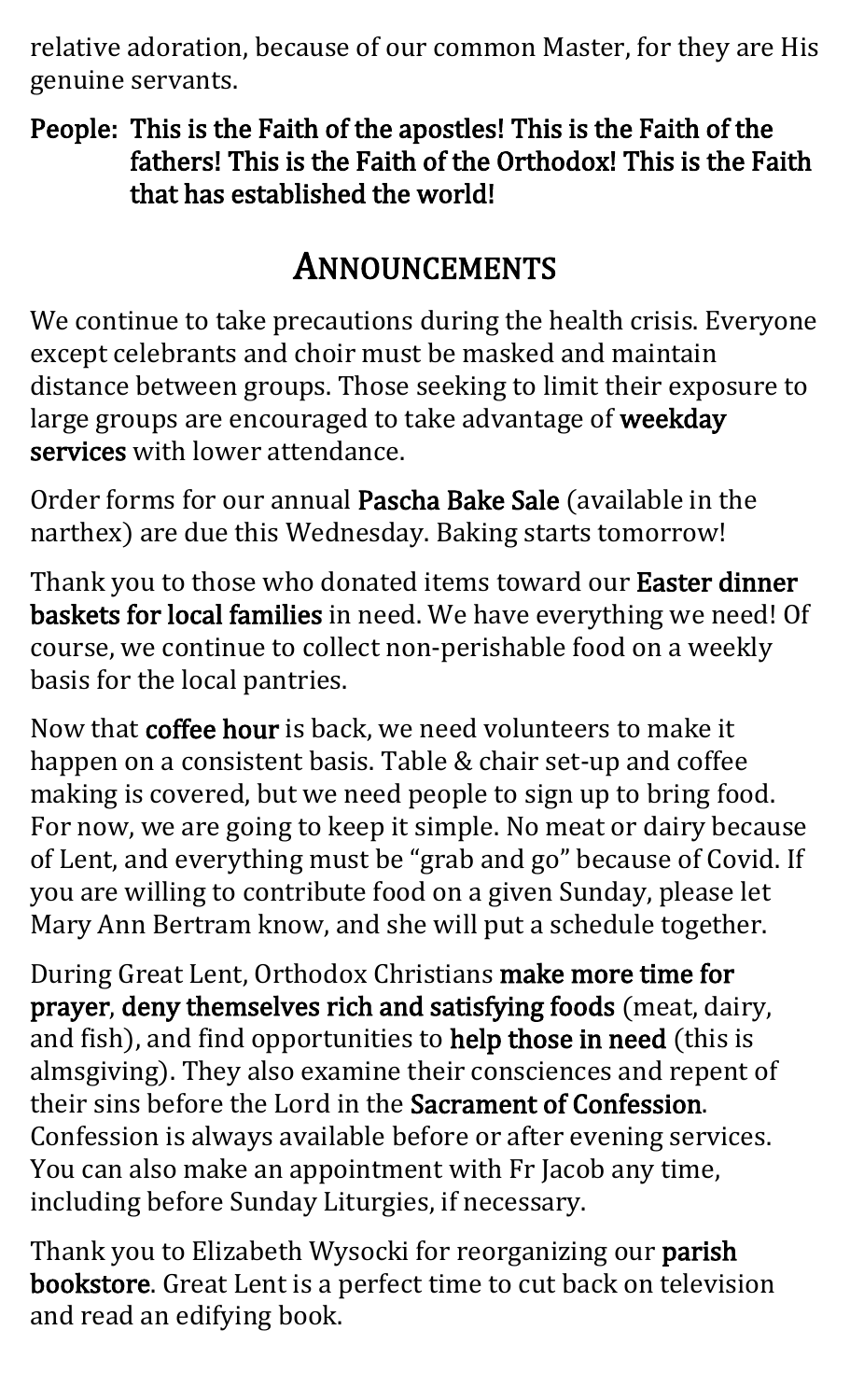The parishes of the Chicago deanery each year usually collaborate to host a series of Lenten Sunday Vespers services. These Sunday Vespers are back again this year, but because of the pandemic, parishioners from other Churches are asked to remain home and participate via livestream. Pick up a flyer in the Narthex for information about when Sunday Vespers are happening this year and where you can find the Livestreams.

#### Mark your calendars:

Mar 23: Hall Committee meeting @ 6pm Parish Council meeting @ 7pm

Mar 24: Presanctified Liturgy @ 6pm

Mar 25: Vesperal Liturgy for the Feast of Annunciation @ 6pm

Mar 26: Presanctified Liturgy @ 10am

Last week's gifts to the Lord: \$6,381

# The Importance of Reconciliation and Love During the Fast A Reflection by His Eminence, our Archbishop Paul

As long as we live self-centered lives, we cannot forgive our neighbor, our ego will not allow it. Once our lives are Godcentered, however, we are able to forgive others as God forgives us. Let us remember that God's mercy and forgiveness to us is often hidden in our mercy and forgiveness to others. Our Lenten journey is not an isolated or an individual affair but a family event. (Forgiveness Sunday reading from the Synaxarion)

I can't think of any better words for family members to pray and meditate on as they begin the Great Fast leading us to the Holy Pascha of our Lord. This above text is based on the Gospel reading from Matthew read on Forgiveness Sunday. If our fasting and praying do not lead us to being reconciled with one another and extending mercy to one another, then we are not fasting and praying for the right reasons.

So how can we get to the point that we fast and pray for the right reasons? Hear some further thoughts about this: